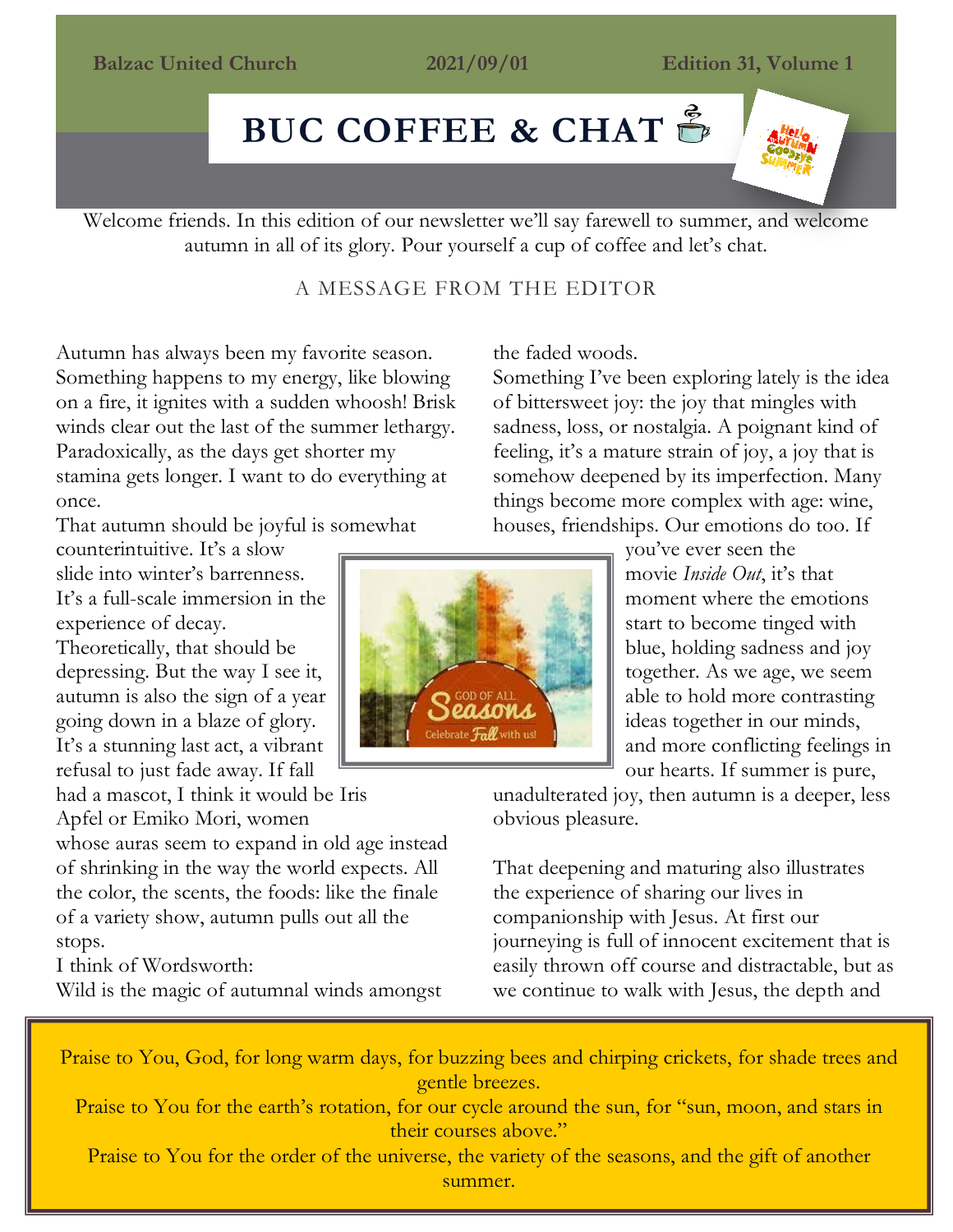breadth of the landscape reveals itself, slowly unfurling around each corner, and although not new and shiny, the path's gnarly roots, twists and turns do not detract from the beauty, but rather serve to highlight it. As we say farewell

to summer let us lean in to the deepening of love and joy that only time can bring. Be well dear friends. -Angela



#### **Pray the Alphabet—Wherever You Are**

Feeling inspired by the kids' return to school in the fall, I have included this fun way to pray the alphabet courtesy of guideposts.com. Try it on your own or as a group. Either way, one of my favorites is "F", for friends & family like all of you!

As I've written before, I like to [pray my way through the alphabet.](https://www.guideposts.org/node/60337) It's a great way to fall asleep at night. Usually, I find the name of a loved one or multiple loved ones under one letter and pray for them. And by the time I get to Y—for Yahweh, God who hears all our prayers—and Z, I'm ready for lots "zzzzzzzzzzzzzz" of sleep.

I've also found when I'm wandering through prayer—it happens—no matter where I am, it helps to ground my thoughts [through letters A to Z.](https://www.guideposts.org/node/59519) For instance, as I was recently in the hospital, it helped to go through the alphabet to pray for the people and needs in [this](https://www.guideposts.org/node/101299)  [wonderful, helpful, healing place.](https://www.guideposts.org/node/101299)

I'd start with A for Aides, those wonderful women—and they seemed mostly to be women—who helped the nurses by keeping things clean and neat and organized. Then came B. That seemed a no brainer. Beds. The hospital is full of beds, but in some wards and hospitals—especially [those in the midst of the COVID crisis](https://www.guideposts.org/node/81133)—there aren't enough. I pray that there are Beds for all those who need them. Good, comfortable beds. C [could be for the](https://www.guideposts.org/node/81173) Caregivers, those who take care of the patients and worry about them and look after them, whether they're in the hospital or at home (and the additional care they might need there). D for the Doctors who work so hard and seem to show up at all hours (do they ever go home?). E for the Emergencies that have brought many of the patients to the hospital and the Emergency workers who risk their lives helping others. F for the Family members who come and visit, G for the Gurneys that whisk patients from place to place.

There's no sort of right word or wrong word for a letter, but I find the exercise is a way to ground my prayers and expand my compassion. You start asking questions and look for understanding. [When I talk to the](https://www.guideposts.org/node/67917) N for Nurses, I like hearing about their families and their commutes to work and how they found their calling. I know what to pray for. The same with the X-Ray technicians and the Techs who administer EKGs and other procedures. There are places like I for [Intensive Care,](https://www.guideposts.org/node/42392) those floors in the hospital that have special concerns with all the demands on their workers and patients or M for Maternity wards (what joy hatches there—as well as the need for prayers). I also think of M for Miracles because they happen all the time if we can only be aware and have our eyes open to them. [How does](https://www.guideposts.org/node/78097) G for God help us? When we reach out and give our worries and concerns up to the Almighty. Like I say, from A to Z, there's always something.

-by Rick Hamlin Posted in How to Pray, Aug 15, 2021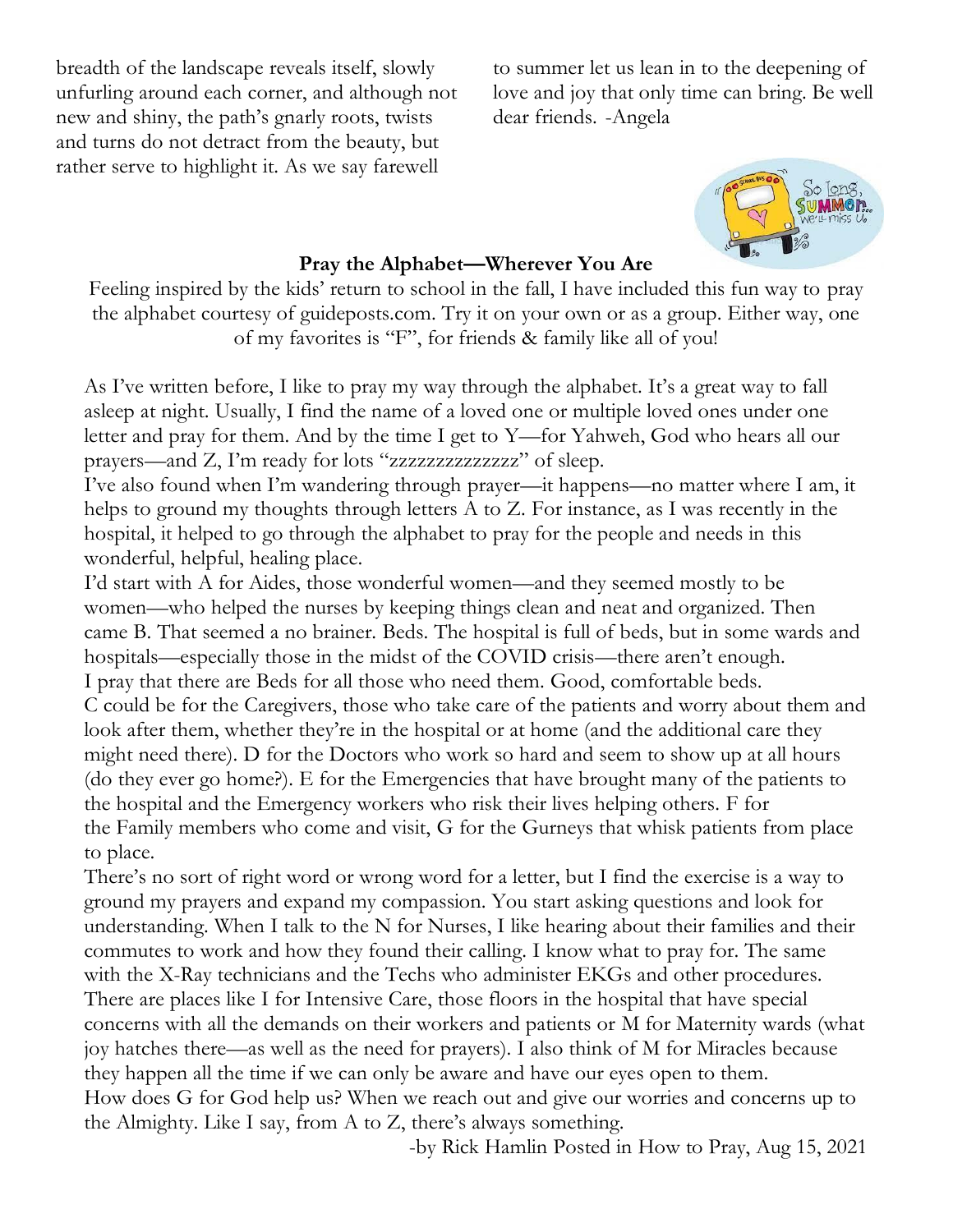

### **A Song of Faith** states,

God is creative and self-giving, generously moving in all the near and distant corners of the universe. Nothing exists that does not find its source in God. Our first response to God's providence is gratitude. We sing thanksgiving.

Finding ourselves in a world of beauty and mystery, of living things, diverse and interdependent, of complex patterns of growth and evolution, of subatomic particles and cosmic swirls, we sing of God the Creator, the Maker and Source of all that is.

Each part of creation reveals unique aspects of God the Creator, who is both in creation and beyond it. All parts of creation, animate and inanimate, are related. All creation is good. We sing of the Creator, who made humans to live and move and have their being in God…

In grateful response to God's abundant love, we bear in mind our integral connection to the earth and one another; we participate in God's work of healing and mending creation.

> —A Song of Faith: A Statement of Faith of the United Church of Canada, 2006

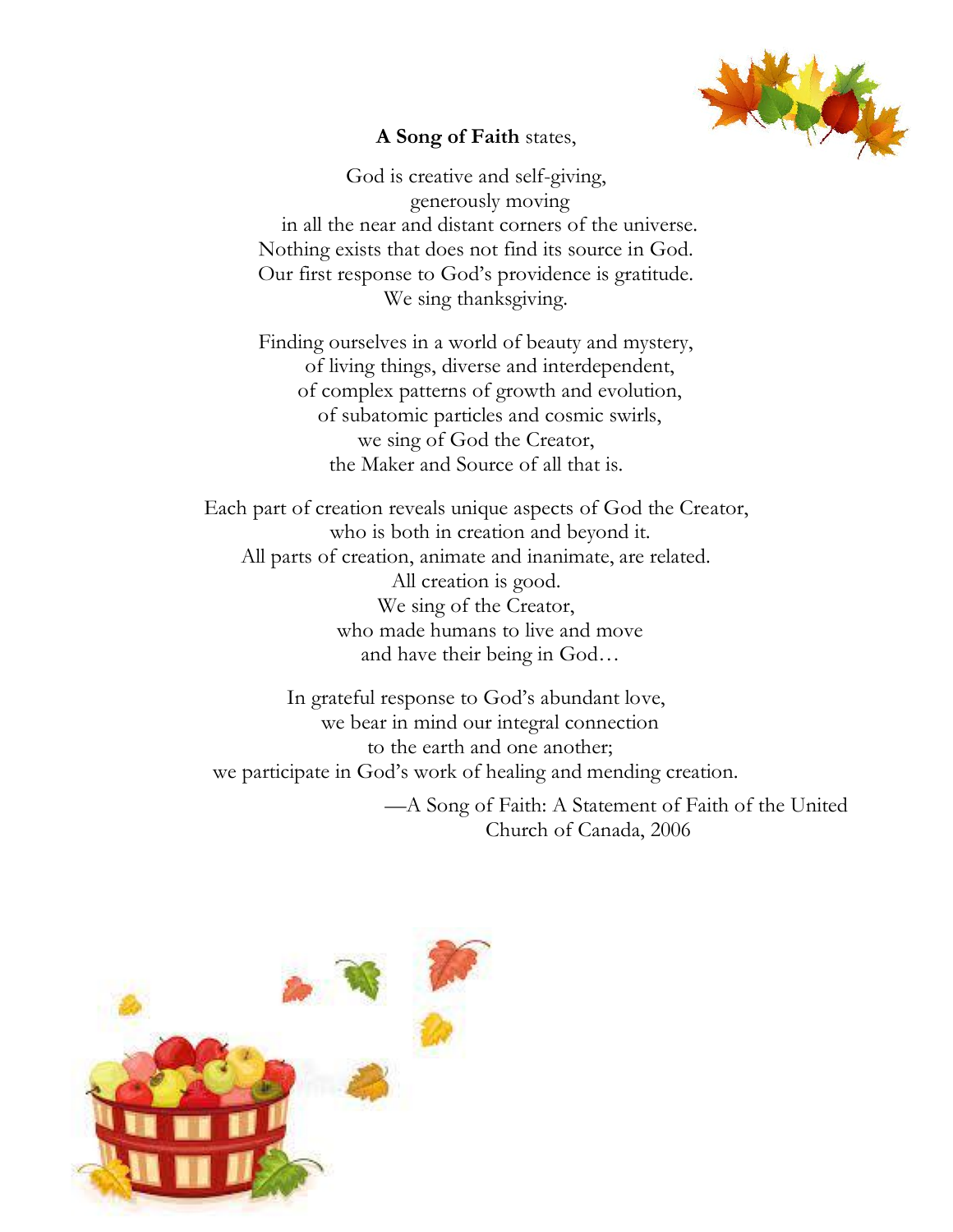

*"Rejoice with those who rejoice. Weep with those who weep."*

Thank you to everyone for your continued prayers and financial donations.

- o We pray for the leaders of our province and our country, and for all the voters.
- o We pray for the people of Afghanistan who are under Taliban rule, all people who are attempting to leave the country safely, and all those who must stay. We also pray for the leaders of countries who will be receiving refugees from all nations, that they do so with compassion and understanding.
- o We pray for the people of Haiti who have endured another natural disaster while still trying to recover from so many other issues.
- o We pray for the countries around the world who do not have enough hospital beds or vaccines for their people, or are facing other challenges which threaten the health of their populations.
- o We pray for all the people of Canada- those who are trying to heal from the multi-generational trauma, those who are the targets of systemic racism, those who are sick, hurting or lonely, those who are excited about new possibilities, those who are uncertain, those who want to make positive changes, and all those who walk their own personal journeys calling this country their home.
- If you have news you'd like to share in the next newsletter or would like to share a word of encouragement with everyone, please email the details to Angela at balzacunitedchurch@gmail.com or call her at 587-229-3878.
- Donna Watt sends cards to our BUC church family. If you know someone who is ill, is celebrating a birthday, is grieving, or just needs a thank you or a bit of encouragement, please email Donna at [donnamwatt34@gmail.com](mailto:donnamwatt34@gmail.com)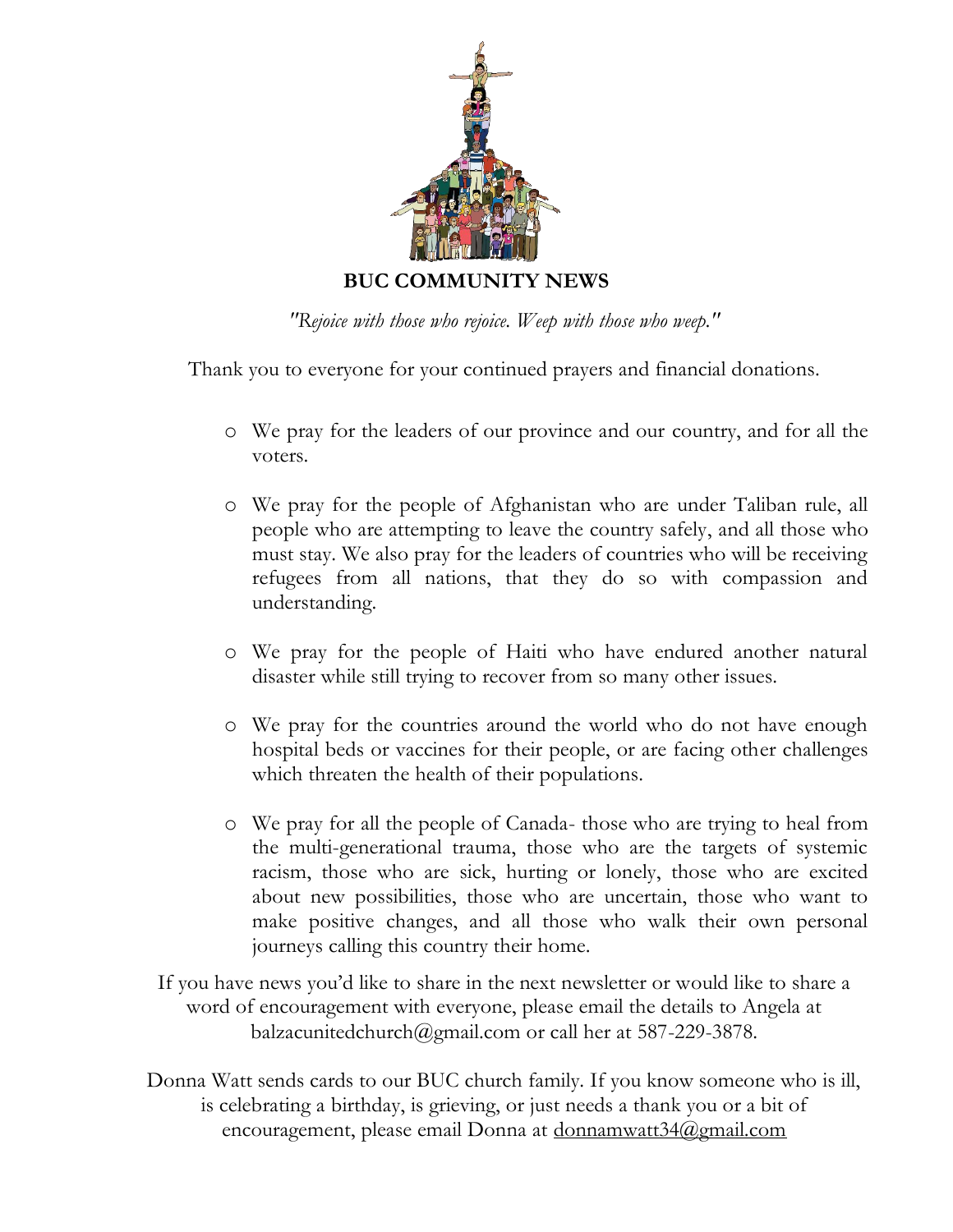# **Walking Prayer – a Nature Walk with God**

Updated: Sep 9, 2018

It is that time of year when we wake up to crisp, fresh air, colorful trees, and morning mist. Last fall when I had just moved to Colorado, I wondered if I had ever lived the change of the seasons more fully awake and in awe of its beauty. The bright colors of the aspen leaves and first snow on the mountain tops are magical. It is absolutely stunning here at this time of the year!

## **"Let the Birds Do the Heavy Lifting"**

In spiritual direction we often say, "*let silence do the heavy lifting"*. It is a gracious reminder of the fact that we are not in charge. God desires to reveal himself to us, more than we want to hear and see him. I recently read in Richard Louv's book 'Vitamin N' the following,

"*Take a break. Look at the clouds. Listen to the wind. Let the birds do the heavy lifting.*" What a lovely reminder it is of how God wants to meet us in and through his creation. When we feel tired and heavy-hearted by the complexities of our lives and this broken world, the birds of the air remind us of Jesus' words, "*Are you not of more value than they?"* (Matthew 6:26). And perhaps we come to release our tight fists a little and breathe a little more deeply and slowly.

"Let the birds do the heavy lifting…" Hmm.

Taking a walk outside is such a wonderful spiritual practice. In fact, research shows that most people's earliest memories of God, or spiritual experiences took place in the outdoors. Being immersed in God's wild creation is one of those "thin" or "privileged" places where God's reality and felt presence comes near to us.

Next time when you are outside, why don't you try some new ways of engaging with God, and his creation through imagination and senses?

## **Use Your Senses to Really Notice**

Close your eyes, tilt your head slightly back and take a deep breath in through your nose to smell the air. Stick out your tongue to feel which way the wind is blowing and feel the temperature. Cup your hands around your ears to listen to what's in front of you, or cup them backward to better notice what you hear behind you. Form binoculars with your hands to imitate owl's narrow straight-facing eye view, and turn your head and body to observe your surroundings. Use your eyes to notice the wonders of nature by zooming into a pattern of a leaf, texture of a rock, or the form of a small insect. Don't only focus on fixed objects, instead look into the spaces in between the objects, movement, shadows and shades.

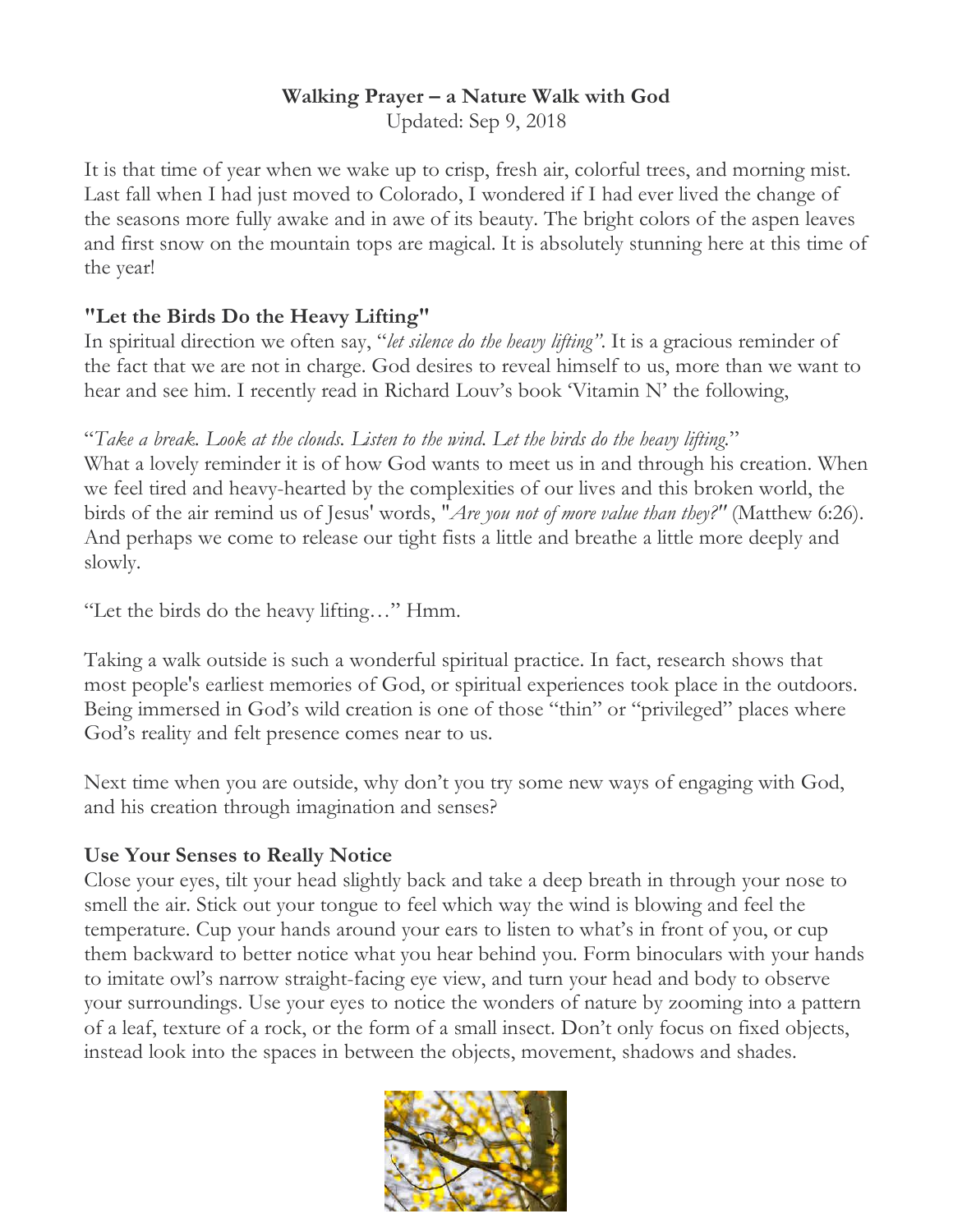## **Touch, Play, and Make Something**

God did not make the earth only for us to care for but also to enjoy. Nature is a source of beauty, rest, inspiration, and healing. Instead of just observing your environment from the distance get close and in touch with it. Gently rub your hands on the trunk of a tree, snack on the wild berries, hop across a ditch, imitate a bird tweet, or walk barefoot in a shallow creek. Do something that feels fun, playful, invitational, and allows you to embrace the child within you. I sometimes like to take close up photos or draw details of patterns that catch my interest. Depending on where you live and what the regulations are, nature can be a wonderful source for art, craft, nutrition, and building supplies. Simply enjoying the diversity of God's craftsmanship displayed in nature can be a powerful spiritual experience. For others, joining in the pleasure of creating through natural materials enhances the felt union with the Maker.

### **Prayer of Simple Regard**

Prayer of simple regard is a way of praying while we hold a gaze with God on a person, nature, or an object without judgement or analysis. We spend a few moments simply looking at something, allowing this practice to be a channel of God's loving presence with us in the moment.

Here is a short prayer guide for your use as you go on "wonder walks" in the nature this fall.

## **You will need:**

- Comfortable walking shoes.
- Drawing paper and clipboard, or a drawing pad with a hard back.
- Notebook or journal.
- Pencil (and whatever other art materials you may wish to use).

#### **Prayer Guide:**

Take a slow walk outside alone or with someone else. If you have company, choose not to talk to each other for a while so that you can be more aware of everything else around you. You can take a walk in your home garden, own neighborhood or out in the mountains, seaside, or riverfront.

Begin by standing upright and balanced. Pull your shoulders back and relax. Notice your body and its subtle movements, possible tensions and aches.

Become aware of Jesus being with you. Can you imagine what he looks like? What is he wearing?

He invited you to go for this walk with you. He is eager to show things to you and be with you. You can talk to him quietly in your heart and listen to him as you walk, or just be quiet together.

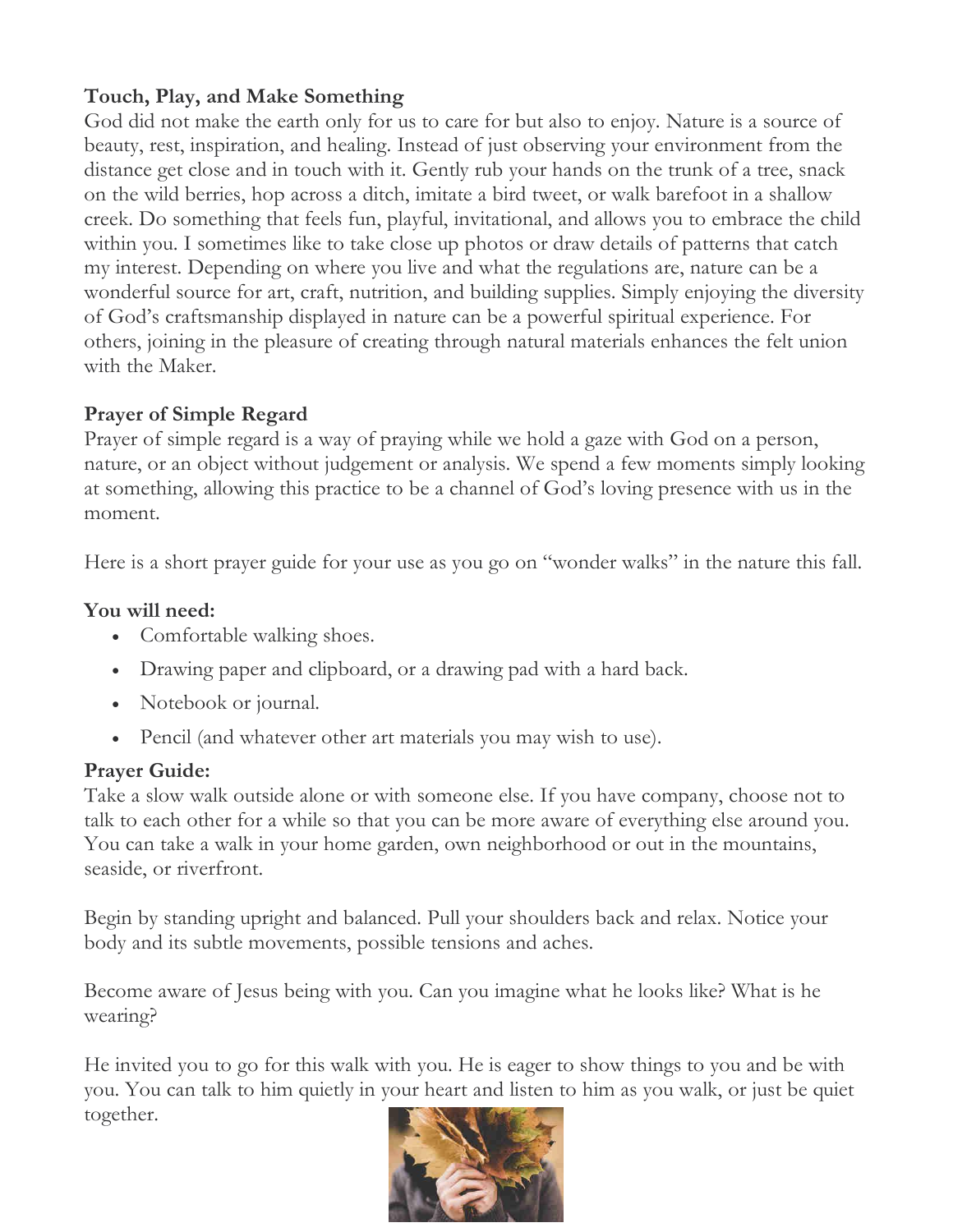Start taking in your surroundings, the smells, sights, temperature and sounds. Do not rush. You might see something that you want to touch. Go ahead and touch it (if it's allowed and safe, of course!).

After a while, notice if there is something in particular that catches your attention. Pause and get closer to it. Hold your gaze on the object or creature for some moments. It can be a stick on the ground, a tree, a stone, a building, an insect, or even a person. If you can, hold it in your hand. Take time to study the details of it (texture, weight, smell, etc.). You might even ask yourself what it would feel like to be that object.

Peacefully, keep your eyes on this one thing or person. Remind yourself that Jesus is with you and is watching closely the same thing that you are. Hold this gaze with Jesus. Imagine what he sees. What do you see? Is there something that Jesus wants to tell you through what you are looking at? Don't analyze or try to explain anything. Simply look.

Draw what you see, or if you can you can pick it up and take home with you. Remember that some things should be left in the nature.

Next to your drawing, if you wish, write down any thoughts that came to mind.

If you were able to bring your object of observation with you, you can use it as part of a nature weaving or hanging mobile. Each time you go for a walk and your eye catches something that you want to spend time looking at with God, you can bring this home and finally you have enough to make a weaving. Alternatively you can simply place the object at your prayer table, or somewhere in your prayer nook.

## **Notice:**

What was it like to go for a walk with Jesus? How was it different from any other walk, even though Jesus is always with you? What made this time different?

What did you notice about your surroundings?

What did you spend time looking at? How was it for you to pay such a close attention for a long time to one thing?

Reflection: Do you have a fixed "sit spot", a "sacred place" out in the nature where you can go, rest, and *observe the world around and within you?*

*What is your earliest memory of you enjoying the nature? Where were you? What did you do? How does weather and your physical environment affect your life with God? What hinders you from spending time outside?*

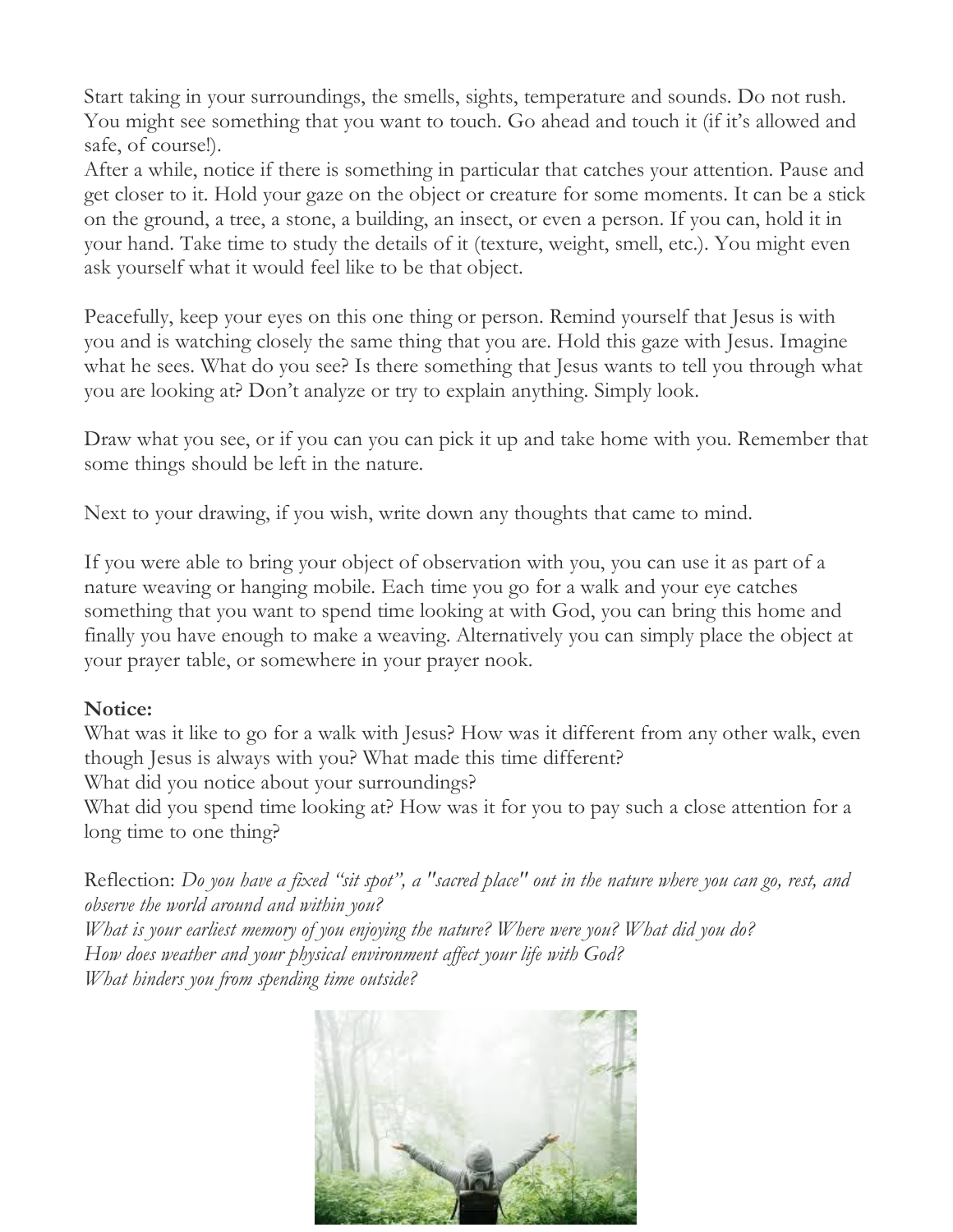**Dord Search** B U Z F G M D Α O U Ν C Α Τ E M O Ε Q U  $\mathsf{R}$ P A Α Α Υ I L Τ T S S T G F E U Ρ Κ P E M Α Η A C Ν U E W N E Ν Α Α  $\circ$ Ν L ŀ J Υ E R G T Ν Z Υ R M ŧ L I F S К P Z G N C Υ  $\circ$ G U ٧ D Α Ο S M S X M Y D U X M B ٧ Τ C Ł Υ S S C S X н Α Κ D D A M E 0 B E Ε R Q Ε н Α G P U C U J L К S C R R W M К S W G L ŧ L Α R E E Κ U E Κ К B J Χ J ٧ L Ł C S U M C D D A  $\circ$ Q Ρ N J ٧ ٧ S Τ Χ R Κ D Ρ D Τ S ٧ O Α C J  $\circ$ F R E E T A O B O L U Ν 1 W E R S S U R Υ Α Η 0 M D D ı **ACORN FAMILY SCARECROW APPLE CIDER HAYRIDE** SMORES **AUTUMN** LEAVES **TURKEY BONFIRE PUMPKIN THANKS** 

**MAX NO. 0**